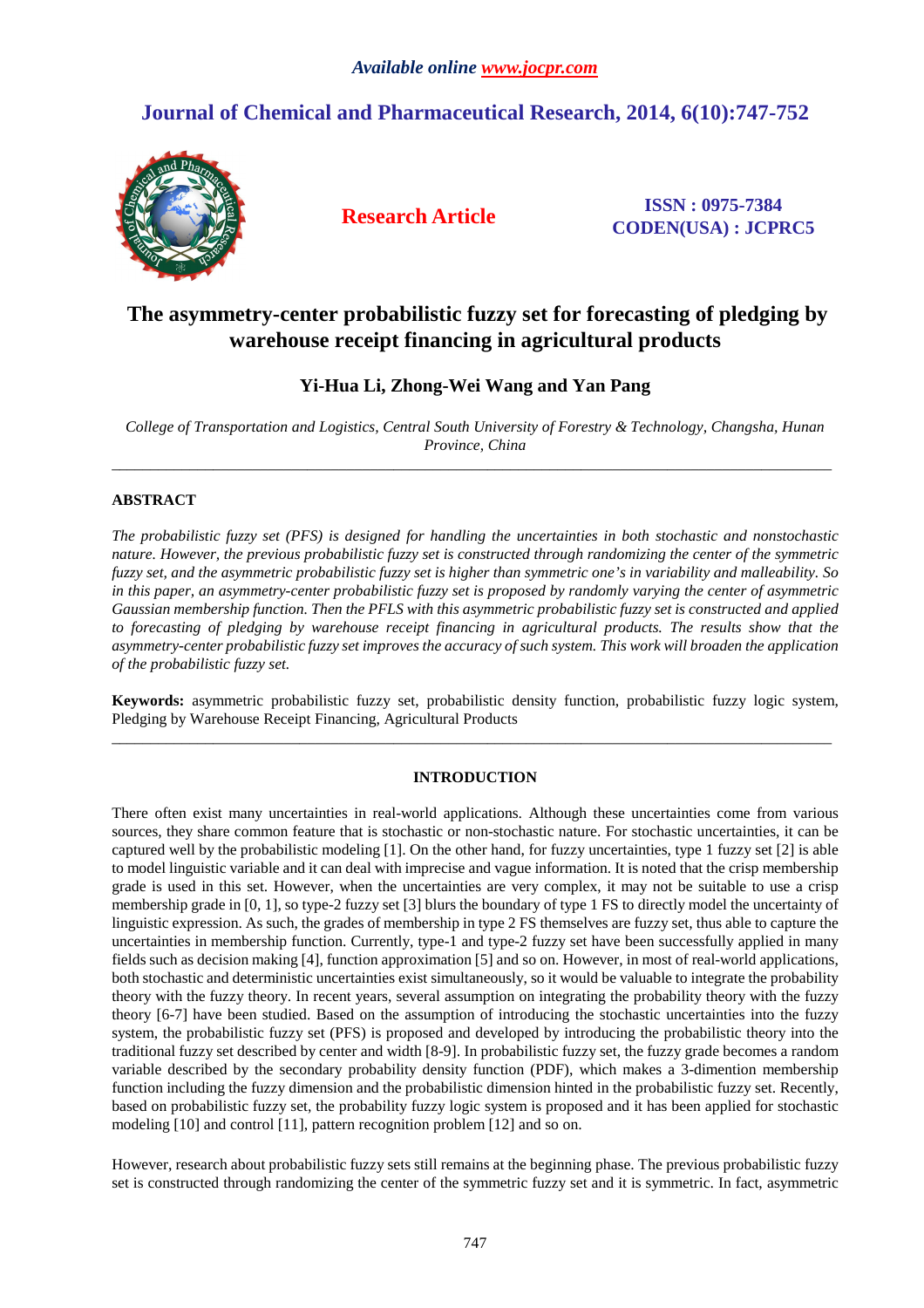fuzzy set is discussed and used in fuzzy logic system to improve its modeling capability. So it would be interesting to construct asymmetric PFS and applied to system modeling.

*\_\_\_\_\_\_\_\_\_\_\_\_\_\_\_\_\_\_\_\_\_\_\_\_\_\_\_\_\_\_\_\_\_\_\_\_\_\_\_\_\_\_\_\_\_\_\_\_\_\_\_\_\_\_\_\_\_\_\_\_\_\_\_\_\_\_\_\_\_\_\_\_\_\_\_\_\_\_*

In this paper, an asymmetric probabilistic fuzzy set is proposed by randomizing the center of asymmetric Gaussian fuzzy set. Then the related probabilistic fuzzy logic system is constructed and it is applied to forecasting of pledging by warehouse receipt financing in agricultural products problem. It shows that the asymmetric probabilistic fuzzy set improves the accuracy of probabilistic fuzzy logic system, with more variability and malleability than those of the symmetric probabilistic fuzzy set.

This paper is organized as following: the problem formulation is presented in section II. In section III, an asymmetric probability fuzzy set is constructed. Forecasting of pledging by warehouse receipt financing in agricultural products is studied in section IV. Finally, the conclusion is given in section V.

## **EXPERIMENTAL SECTION**

# **Probabilistic fuzzy set**

The concept of probabilistic fuzzy sets have been proposed to capture uncertainties with both stochastic and fuzzy features [8] by introducing probability into the traditional fuzzy set described by center and width. Based on considering the random variation from the center of the traditional Gaussian fuzzy set, the probability distribution of fuzzy degrees can be obtained. So in probabilistic fuzzy set, for an input  $x$ , there no longer is a single value or values for the membership function; instead, the membership function becomes a random variable that can be described by the secondary PDF as shown in Fig.1 (a).



**Fig.1 (a): symmetric probabilistic fuzzy set in continue case; (b): symmetric probabilistic fuzzy set in discrete case** 

As such, a 3-dimention membership function including the fuzzy dimension and the probabilistic dimension is hinted in the probabilistic fuzzy set as shown in Fig.1 (b), which makes it able to handle the information with both fuzzy and stochastic uncertainties existing in the process.

# **Probabilistic fuzzy logic system**

Similar to the ordinary fuzzy logic system, the PFLS [17] still has operations of fuzzification, inference engine and defuzzification. Different to the ordinary fuzzy logic system, the PFLS uses the probabilistic fuzzy set that is described by a three-dimensional MF.

The systematic design procedure which is given to design the probabilistic fuzzy logic system for process modeling is as follows:

Step 1) the fuzzy *c* -mean variance (FCMV) algorithm is used to obtain the clustering results. The ellipses denote the clustering, the  $c_i$  is the fine clustering center, where *n* is the number of cluster partition.

Step 2) Cluster centers are projected to *x*1 and *x*2 axis to obtain the Gaussian membership function of each clustering. With the clustering result, the secondary PDF can be determined by considering the variation from the mean of Gaussian function.

Step 3) the inference in PFLS is based on the fuzzy rules as follows: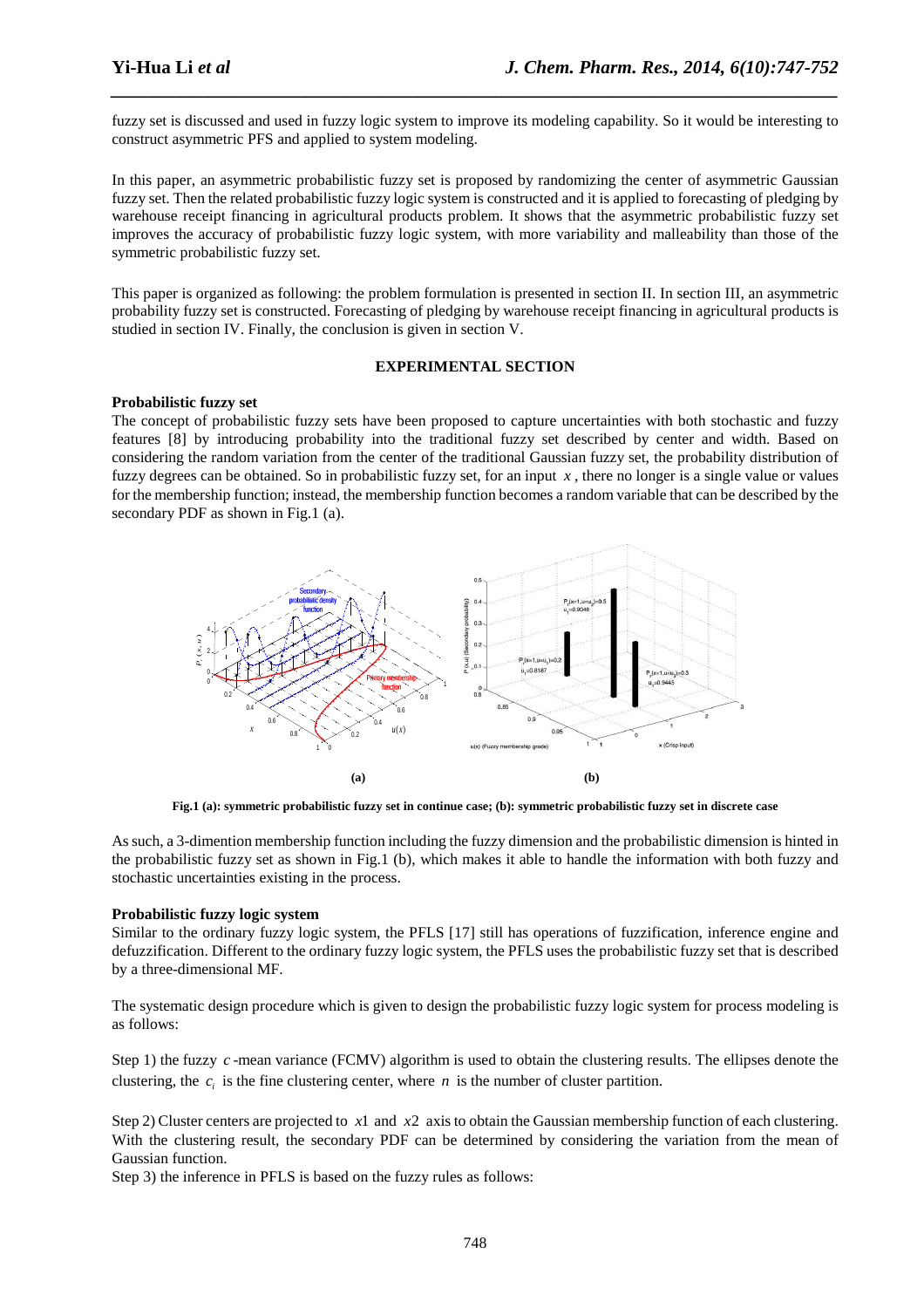*Rule* j: If 
$$
x_1
$$
 is  $A_{1,j}$  and ... and  $x_i$  is  $A_{i,j}$  and ... and  $x_n$  is  $A_{n,j}$ , Then y is  $B_j$  (1)

where  $A_{i,j}$   $(i = 1, 2, ..., n)$   $(j = 1, 2, ..., j)$  and  $B_j$  are probabilistic fuzzy sets.

Step 4) The defuzzification operation in the PFLS is concerned with the probabilistic fuzzy set instead of ordinary fuzzy sets. The probabilistic defuzzification improves the traditional defuzzification method with the probabilistic processing method.

*\_\_\_\_\_\_\_\_\_\_\_\_\_\_\_\_\_\_\_\_\_\_\_\_\_\_\_\_\_\_\_\_\_\_\_\_\_\_\_\_\_\_\_\_\_\_\_\_\_\_\_\_\_\_\_\_\_\_\_\_\_\_\_\_\_\_\_\_\_\_\_\_\_\_\_\_\_\_*

As well known, asymmetric membership functions has been studied and used in fuzzy logic system, with the results showing that using asymmetric membership functions improves the modeling capability. So the asymmetry is introduced into the probabilistic fuzzy set.

# **Construction asymmetry-center probabilistic fuzzy set**

Different from the typical used symmetric probabilistic fuzzy set, a new asymmetric probabilistic fuzzy set will be proposed in this section.

The asymmetric Gaussian function is used as the primary fuzzy MF:

$$
u = \begin{cases} \frac{(-\frac{(x-c)^2}{2\zeta(t)^2})}{2} & \text{for } x \le c\\ e^{-\frac{(x-c)^2}{2\zeta(t)^2}} & \text{for } x > c \end{cases}
$$
 (2)

where *c* is the center of *n*th clustering,  $\varsigma$ <sub>(*i*)</sub> is the left variance of *n*th clustering and  $\varsigma$ <sub>(*i*</sub>) is the right variance of *n*th clustering. According to random sample theory, the center is regarded as random variables following normal distribution described as Fig.2.



**Fig.2.Fuzzy membership function of asymmetry-center PFS** 

$$
c \sqcup N(\gamma, \sigma) \tag{3}
$$

The fuzzy grade *u* becomes a random variable *U* with a certain distribution, and the probabilistic distribution of *U* for input *x* can be obtained as following:

$$
F_U(u) = \begin{cases} 1 - \int_{x - \sqrt{-2\xi_{(t)}^2 \ln u}}^{x + \sqrt{-2\xi_{(t)}^2 \ln u}} \Phi(c)dc, & 0 < u < 1 \text{ and } x < c \\ 1 - \int_{x - \sqrt{-2\xi_{(r)}^2 \ln u}}^{x + \sqrt{-2\xi_{(r)}^2 \ln u}} \Phi(c)dc, & 0 < u < 1 \text{ and } x > c \\ 0 & \text{otherwise} \end{cases}
$$
(4)

Furthermore, the secondary PDF of *U* is: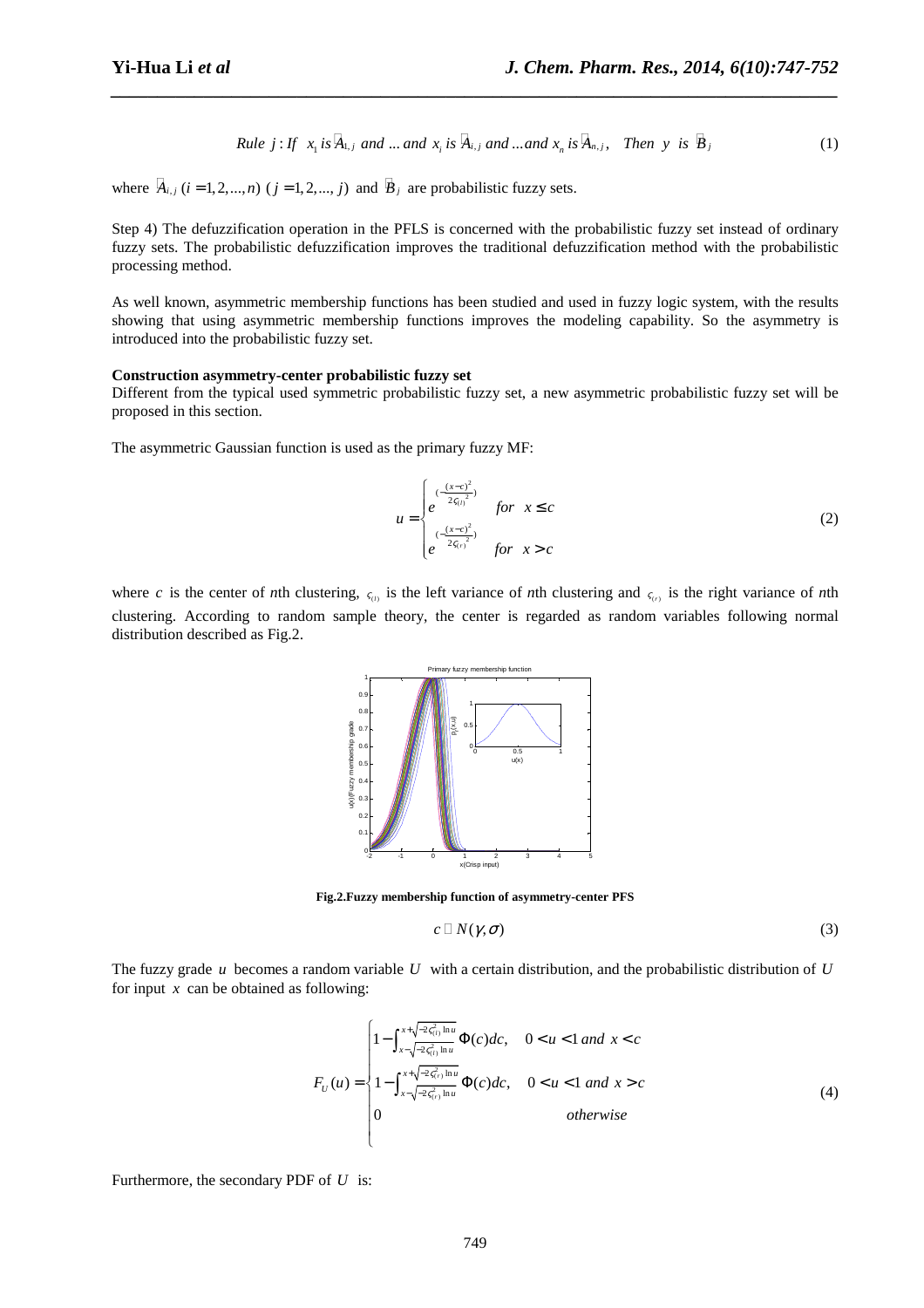$$
Prob_{A}(U) = \begin{cases} \frac{1}{2\sqrt{2\pi}u\sigma} \sqrt{\frac{-2\varsigma_{(1)}^{2}}{\ln u}} e^{(-\frac{1}{2}\chi^{x+\sqrt{2\varsigma_{(1)}^{2}\ln u - \gamma}}\sigma)^{2} + (-\frac{1}{2}\chi^{x}} e^{-(\frac{1}{2}\chi^{x+\sqrt{2\varsigma_{(1)}^{2}\ln u - \gamma}}\sigma)^{2}} & 0 < u < 1 \text{ and } x < c\\ \frac{1}{2\sqrt{2\pi}u\sigma} \sqrt{\frac{-2\varsigma_{(r)}^{2}}{\ln u}} e^{(-\frac{1}{2}\chi^{x+\sqrt{2\varsigma_{(r)}^{2}\ln u - \gamma}}\sigma)^{2} + (-\frac{1}{2}\chi^{x}} e^{-\frac{1}{2}\varsigma_{(r)}^{2}\ln u - \gamma}\sigma)^{2}} & 0 < u < 1 \text{ and } x > c\\ 0 & \text{otherwise} \end{cases}
$$
(5)

#### **The asymmetry-center probabilistic fuzzy logic system**

Similar to the ordinary probabilistic fuzzy logic system, the asymmetry-center PFLS still has operations of fuzzification, inference engine and defuzzification as shown in Fig.3. Different to the ordinary probabilistic fuzzy logic system, the asymmetry-center PFLS uses the asymmetry-center probabilistic fuzzy set instead of ordinary probabilistic fuzzy set during the inference process.

*\_\_\_\_\_\_\_\_\_\_\_\_\_\_\_\_\_\_\_\_\_\_\_\_\_\_\_\_\_\_\_\_\_\_\_\_\_\_\_\_\_\_\_\_\_\_\_\_\_\_\_\_\_\_\_\_\_\_\_\_\_\_\_\_\_\_\_\_\_\_\_\_\_\_\_\_\_\_*

These asymmetry-center PFS based rules are usually expressed as *IF–THEN* statement as follows.

*Rule* j: If 
$$
x_1
$$
 is  $A_{1,j}$  and ... and  $x_i$  is  $A_{i,j}$  and ... and  $x_n$  is  $A_{n,j}$ ,*Then* y is  $B_j$  (6)

where  $A_{i,j}$  ( $i = 1, 2, ..., n$ ) ( $j = 1, 2, ..., J$ ) is an antecedent in terms of the *jth* input variable  $x_j$  in the *ith* rule, and  $B_j$ is a consequent part related to the output variable *y*. Here all the antecedent part  $A_{i,j}$  and consequent part  $B_j$  are asymmetry-center model of probabilistic fuzzy set instead of ordinary probabilistic fuzzy set.



**Fig.3: The asymmetry-center probabilistic fuzzy logic system** 

## **RESULTS AND DISCUSSION**

#### **Forecasting of pledging by warehouse receipt financing in agricultural products**

Pledging by warehouse receipt is a new financing technique which strives to carry out in our third-party logistics companies [13]. Agricultural production and processing enterprises are facing the problem of financing, to a certain extent, these problems can be ease up by warehouse receipt pledge financing loan of agricultural product logistics [14]. Furthermore, forecasting the amount of money the bank provide to the third-party logistics company who lend it to the agriculture enterprises of farmer is a very important problem. The most applicable methods for forecasting include the ones of increase rate forecast, exponential smoothing, grey forecast, regression analysis and elastic coefficient forecast, etc. The former 3 ones are of time sequence analysis. And the latter 2 ones are of cause and effect. This paper uses the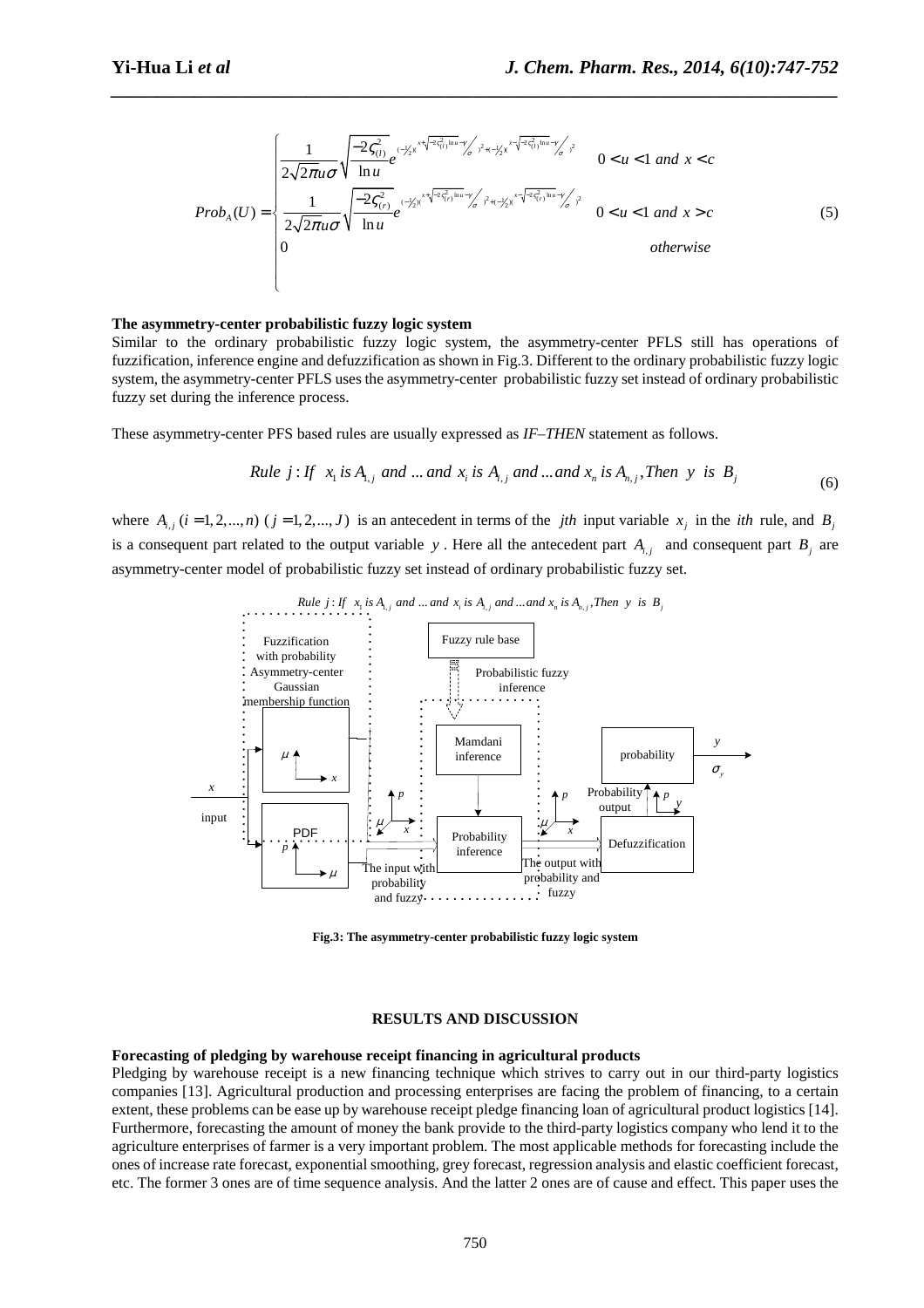probabilistic fuzzy logic method to forecast the total amount of money of pledging by warehouse receipt of agriculture product logistics in a certain area in a period of time. It does not demand too many original data, without too many data like mathematical statistics ways, or too many relevant factors. Therefore, the information is easily accessed. It is more correct for short and middle term forecast. It also can be used for long term forecast [15].

*\_\_\_\_\_\_\_\_\_\_\_\_\_\_\_\_\_\_\_\_\_\_\_\_\_\_\_\_\_\_\_\_\_\_\_\_\_\_\_\_\_\_\_\_\_\_\_\_\_\_\_\_\_\_\_\_\_\_\_\_\_\_\_\_\_\_\_\_\_\_\_\_\_\_\_\_\_\_*

When bank loan the amount of money to enterprises which produce and process agriculture goods or farmer, they did not lend money directly to them but through a third-party logistics company, the total amount money the bank grant to the 3PL should take a lot of factors into account. According to some studies [13,14], there are some factors such as  $x_1$ which stands total amount of social production of agriculture foods in an area one month (unit: billion-Yuan),  $x_2$  which stands total amount of agriculture products which all the third-party logistics companies store in this area one month (unit: 10-thousand-Ton),  $x_3$  which stands total amount of people in this area (unit: million-people)etc. *y* here which stands total amount money the bank grant to the 3PL's one month in the area (unit: billion-Yuan). Table 1 shows  $x<sub>1</sub>$ ,  $x_2$ ,  $x_3$ ,  $y$  in a certain area in 7 month lastly, as original data, forecasting the total amount of money the banks grant to the 3PL enterprise of pledging by warehouse receipt of agriculture product logistics in the area with the proposed asymmetric probabilistic fuzzy logic system, so that the rural economy can develop stably and rapidly by the supporting loan which the banks provide.

**Table 1 Data of pledging by warehouse receipt of agriculture product logistics in 7 month lastly** 

| Year(month)          | 2014(04) | 2014(05) | 2014(06) | 2014(07) | 2014(08) | 2014(09) | 2014(10) |
|----------------------|----------|----------|----------|----------|----------|----------|----------|
| $x_i$ (bi-Yuan)      | 63.766   | 69.067   | 73.045   | 77.481   | 83.064   | 90.185   | 95.186   |
| $x_2(10)$ -thou-Ton) | 2442.73  | 2501.30  | 2700.30  | 2809.98  | 2856.55  | 2901.18  | 2909.89  |
| $x_2$ (mi-People)    | 6.389    | 6.465    | 6.668    | 7.044    | 7.115    | 7.221    | 7.342    |
| $y$ (bi-Yuan)        | 39.146   | 41.183   | 41.234   | 43.138   | 43.158   | 49.855   | 58.686   |

A nonlinear modeling is used to approximate the change process of the amount of loan the banks provide for 3PL companies by the means of pledging by warehouse receipt of agriculture product logistics.

$$
y(k) = f(x_1(k-1), x_2(k-1), x_3(k-1), \dots, x_1(k-m), x_2(k-m), x_3(k-m))
$$
\n(7)

where  $y(k)$  is the output variable, denoting total amount money the bank grant to the 3PL's one month in the area, and  $x_1, x_2, x_3$  are the input variables which mentioned above, *f* is the desired Innuendo relationship.

Based on the proposed PFS, the related asymmetry-center PFLS is constructed to forecast total amount money the bank grant to the 3PL's by warehouse receipt pledging of agriculture product logistics one month in the area. The input–output data are  $n = 82$ , with 75 for training and 7 for testing. The number of clustering center is  $\tilde{c} = 5$ . The  $l - th$ rule in PFLS is:

*Rule* 
$$
l
$$
 : *if*  $x_1$  *is*  $A_{11}$ ,  $x_2$  *is*  $A_{12}$  *and*  $x_3$  *is*  $A_{13}$  *then*  $y$  *is*  $b_1$  
$$
(8)
$$

The simulation comparison of *Gaucenter* -based PFLS and the asymmetry-center PFLS is carried out. RMSE is used here as:

$$
RMSE = \sqrt{\frac{1}{\nu} \sum_{k=1}^{n} (y(k) - y_e(k))^2}
$$
(9)

where *v* is the number of testing data,  $y(k)$  is the desired output and  $y_e(k)$  is the estimated output.

The mean-squared error comparison of *Gau<sub>center</sub>* -based PFLS and the asymmetry-center PFLS is 5.3455e-004 and 5.2627e-004 respectively. The simulation comparison is based on statistical results. The average parameters are obtained from 100 Monte Carlo simulations. It is clearly that the asymmetric probabilistic fuzzy set improves the modeling capability of such system. The reason is that the asymmetry-center PFLS has the better potential ability to handle uncertainties than *Gau<sub>center</sub>* -based PFLS under certain stochastic circumstance. The results are shown as Fig.4.